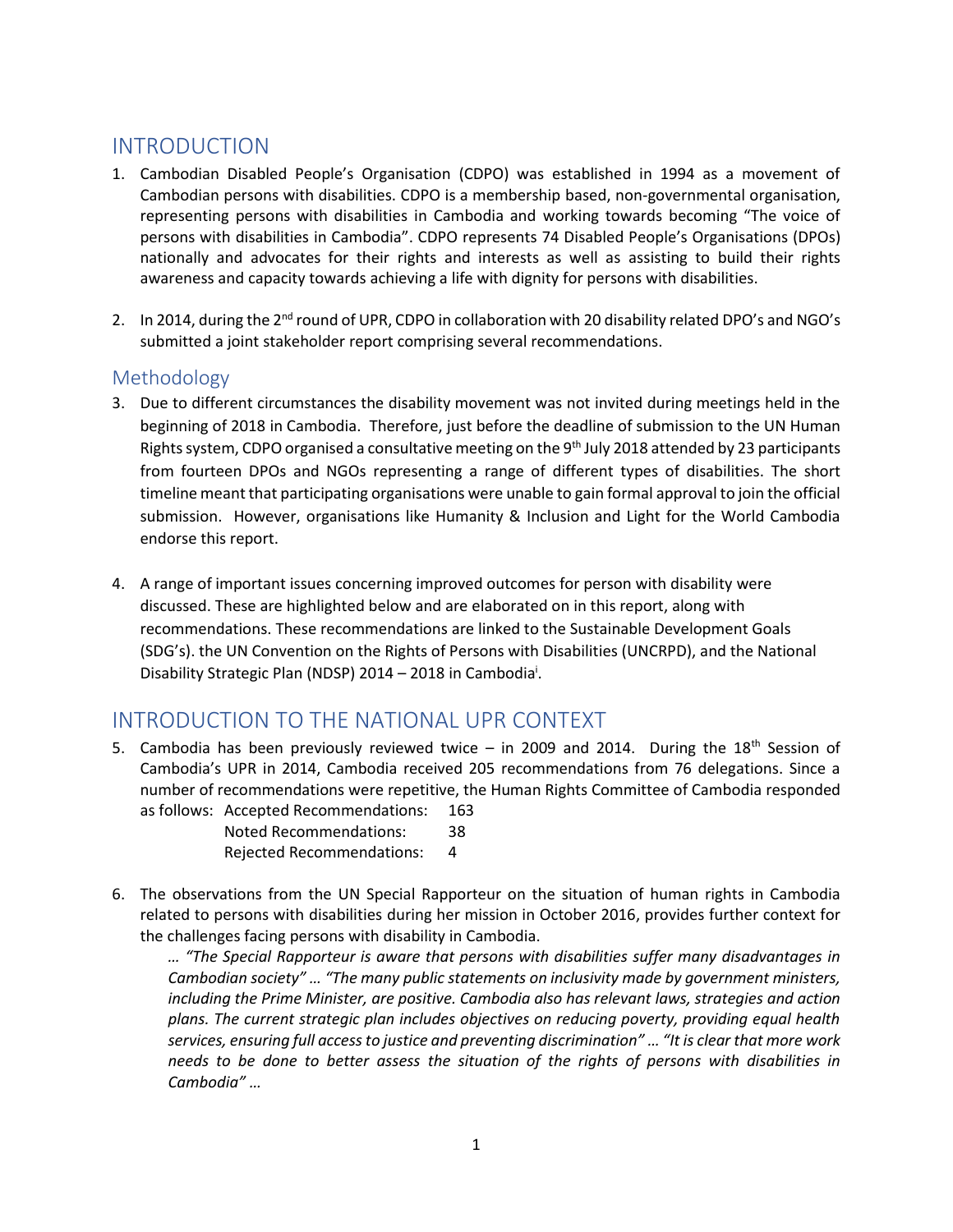# ACCESS TO JUSTICE

7. Although the Royal Government of Cambodia (RGC) has adopted the recommendation regarding access to justice from the last UPR and a Memorandum of Understanding (MOU) between RGC and the UNDP has been signed recently, there is still a need for improvement in the awareness of key stakeholders in the legal system, law enforcement and prison system.<sup>ii</sup>

#### Recommendations

- 8. Recommendations are based on:
	- SDG 16.3
	- UNCRPD Article 13 Access to Justice
	- NDSP Strategic Objective 3 increase justice intervention services to reduce toward elimination, discrimination, abuse, violence and exploitation of persons with disabilities
- 9. Develop and implement disability specific training for at least 50% of all officials in justice system (courts, police and prisons) in the coming 4 years.
- 10. Develop and adopt national justice system guidelines to ensure equitable services for persons with disabilities (inclusive of all types of disability) in 2 years.
- 11. Develop and implement a system in 4 years, where persons with disabilities have pro bono legal representation in court proceedings especially those who are in prison awaiting trial.
- 12. Support mainstream family violence services to include women with disabilities in 4 years.

# CLIMATE CHANGE / DISASTER RISK REDUCTION

13. Although in the last UPR disability inclusion was recommended to be included in the *Strategic National Action Plan for Disaster Risk Reduction 2008 – 2015*, disabilityiii remains to be included in the more recent *National Climate Change Strategic Plan*.

## Recommendations

- 14. Recommendations are based on:
	- SDG 11.b
	- UNCRPD Article 11 Situations of risk and humanitarian emergencies
	- NDSP Strategic Objective 4 Strengthen and expand personal freedom and security and manage risks of humanitarian emergencies in disaster situations
- 15. Consider the needs of persons with disability and modify the environmental code to take account of those needs in the coming 2 years.
- 16. Develop and implement an early warning system in response to natural disasters whereby persons with disabilities are included in all phases of disaster management in the coming 4 years.
- 17. Implement the relevant sections of the SENDAI framework within 4 years.
- 18. Develop and implement a disability inclusion training for DRR stakeholders within 2 years.

# SOCIAL PROTECTION – DISABILITY PENSION SCHEME

19. Although the RGC has developed and is implementing several schemes<sup>iv</sup> to provide a safety net for the most vulnerable including persons with disabilities, there are still ways to improve social protection.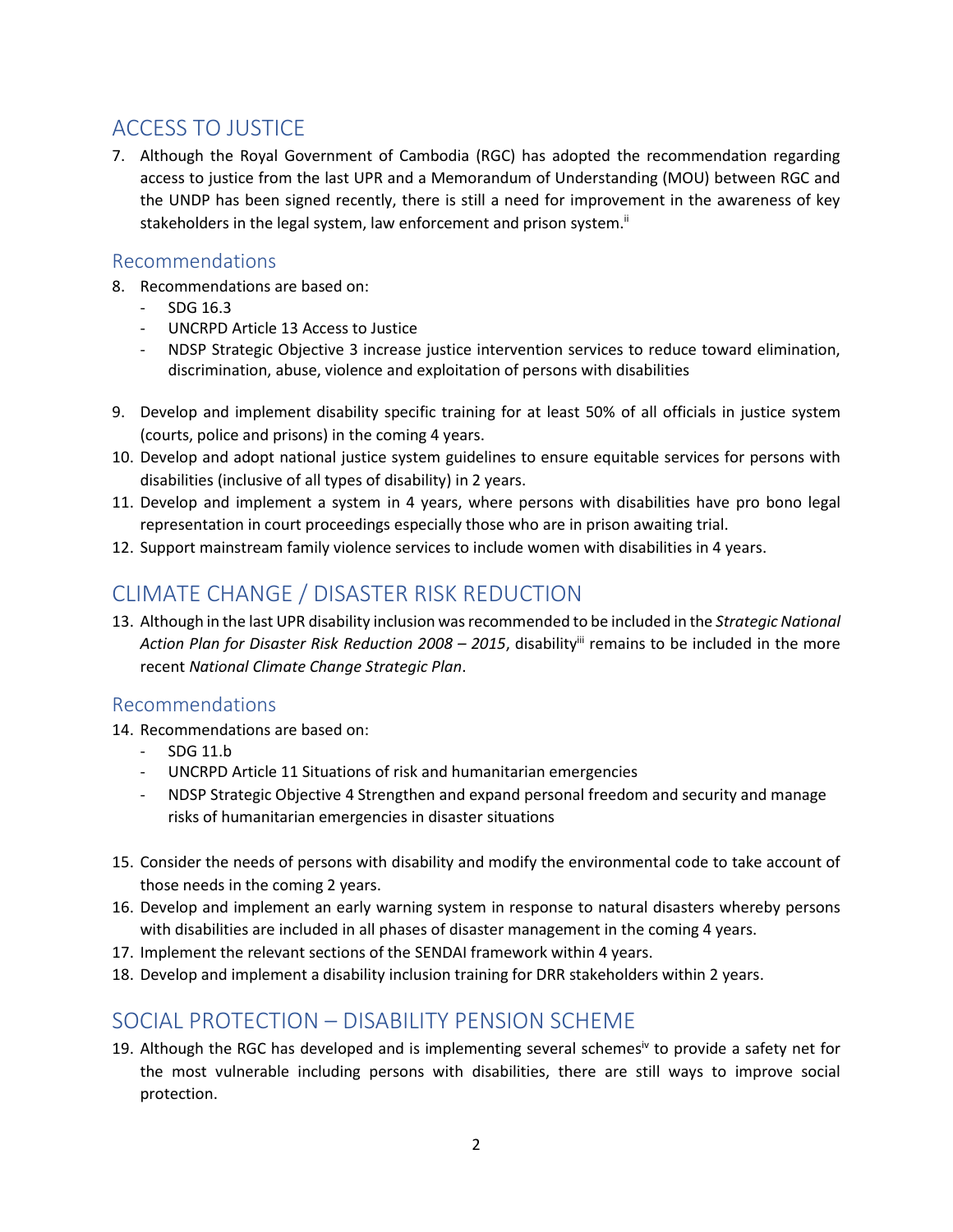## Recommendations

20. Recommendations are based on:

- SDG 1.3
- UNCRPD Article 28 Adequate standard of living and social protection
- NDSP Strategic Objective 1 Reduce poverty of persons with disabilities, through the promotion of increased work and appropriate employment for persons with disabilities, to ensure their improved livelihood and enhance independence
- 21. Increase the national budget in order that the National Social Protection Policy Framework 2016 2025 is fully funded within 7 years.
- 22. Ensure all persons with disabilities, including those working in the informal sector, have access to the National Social Security Fund (NSSF) in the coming 4 years.
- 23. Increase the level of the pension to \$50 USD per month for persons with a severe disability, and complete the implementation of the scheme across all of Cambodia within 2 years.

## HEALTH CARE

24. Although several recommendations regarding access to health services were made during the last UPR and encouraging improvement have been made, there are still many barriers facing persons with disabilities when accessing health services<sup>v</sup>.

### Recommendations

- 25. Recommendations are based on:
	- SDG 3.7
	- $-$  SDG 3.8
	- UNCRPD Article 25 Health
	- NDSP Strategic Objective 2 provide persons with disabilities with equal access to quality health services as well as physical and mental rehabilitation
- 26. Ensure all existing health staff are trained in the area of disability and that disability is included as part of the curriculum of training for all new health staff within 4 years.
- 27. Develop and implement disability identification and prevention programs across all of Cambodia such as eye care, non-communicable diseases (NCD) and vaccinations, and ensure its integration in the national health guideline in 4 years.
- 28. Develop and implement gender specific health programs for all women and girls with different types of disability including sexual and reproductive health rights (SRHR) in the coming 4 years<sup>vi</sup>.

# EMPLOYMENT

29. Employment is a key priority as part of the alleviation of poverty amongst persons with disabilities and underpins inclusion of persons with disabilities in Cambodian society<sup>vii</sup>. Although there were no specific recommendations in the previous UPR this area is still underdeveloped.

#### Recommendations

- 30. Recommendations are based on:
	- SDG 4.5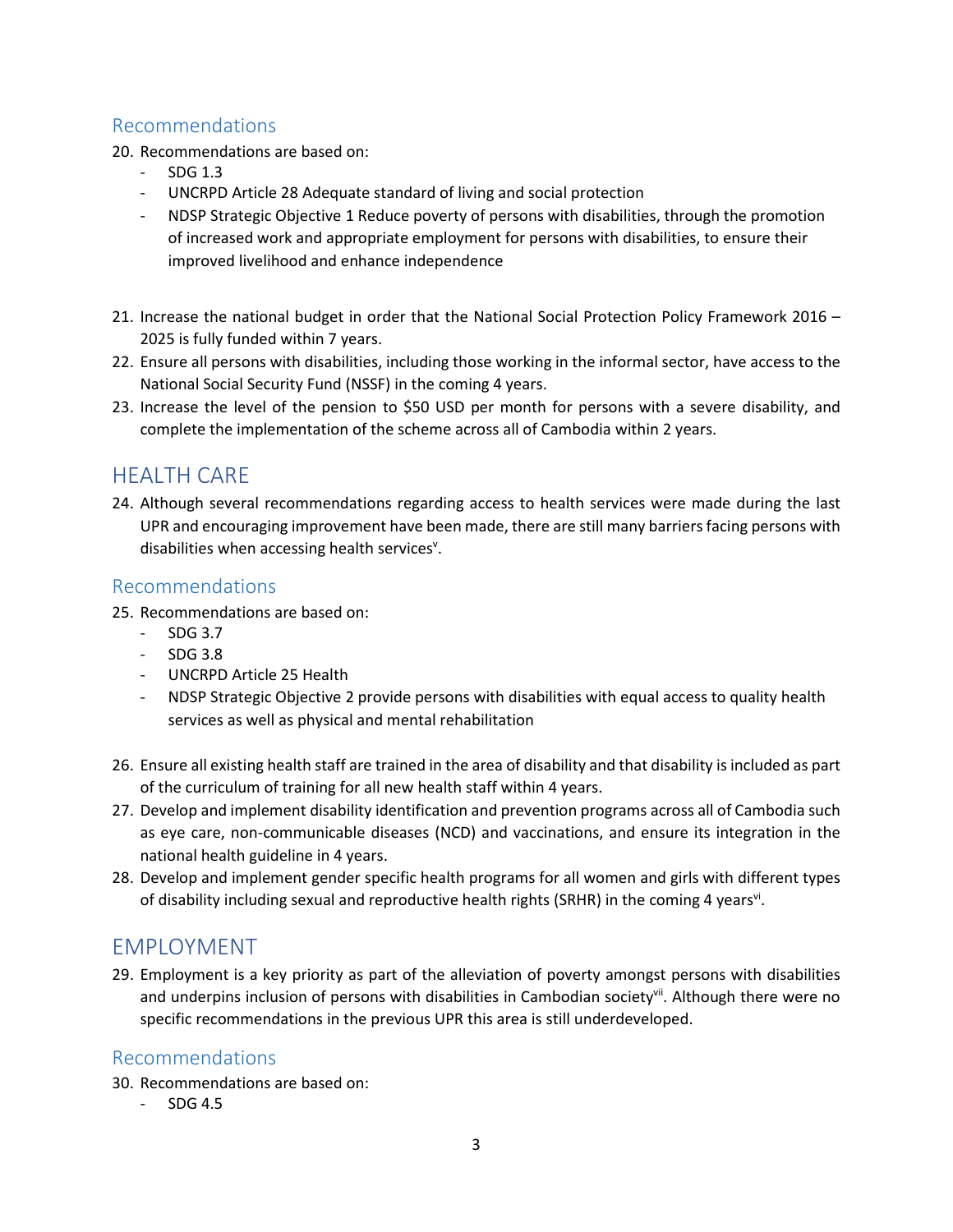- SDG 8.5
- SDG 10.2
- UNCRPD Article 27 Work and employment
- NDSP Strategic Objective 1 reduce poverty of persons with disabilities, through the promotion of increased work and appropriate employment for persons with disabilities, to ensure their improved livelihood and enhance independence
- 31. Assist the private sector to comply with the Cambodian law related to the employment quota system, through a system including tax exemption, training and support in 2 years.
- 32. Strengthen the Disability Rights Administration office to monitor the quality of employment services in the coming year.
- 33. Ensure access to Technical Vocational Education and Training (TVET) programs for persons with disabilities through improved support and in all locations in Cambodia within 4 years
- 34. Ensure persons with disabilities receive the national standard minimum wage in 2 years' time.
- 35. Develop and implement a national system whereby employers and job seekers with a disability are matched within 4 years.

# MENTAL HEALTH AND PSYCHOSOCIAL SUPPORTviii

36. During the latest UPR report there was no specific recommendation related to mental health, but as stated in the report of the Special Rapporteur on Human Rights from 2017, the rights of persons with psychosocial or mental health conditions is particularly worrying.

## Recommendations

- 37. Recommendations are based on:
	- SDG 3.4
	- UNCRPD Article 25 Health
	- NDSP Strategic Objective 2 Provide persons with disabilities with equal access to quality health services as well as physical and mental rehabilitation.
- 38. Develop and implement a mental health strategic plan to underpin the need for mental health services across Cambodia within the coming 2 years.
- 39. Initiate and support the development of an association representing person with a mental health condition to advocate for their rights.

# ACCESSIBILITY

40. In the UPR of 2014 accessibility is not highlighted as an important issue. Although progress has been made such as the introduction of the National Accessibility Guideline, there are many opportunities to build on these improvements. Physically accessibility was mentioned as a matter of concern in the report of the Special Rapporteur of Human Rights in 2017. *".. during discussions with ministries and through field visits it has become apparent that many public services, including health and education, as well as polling stations, are not physically accessible."*

## Recommendations

41. Recommendations are based on: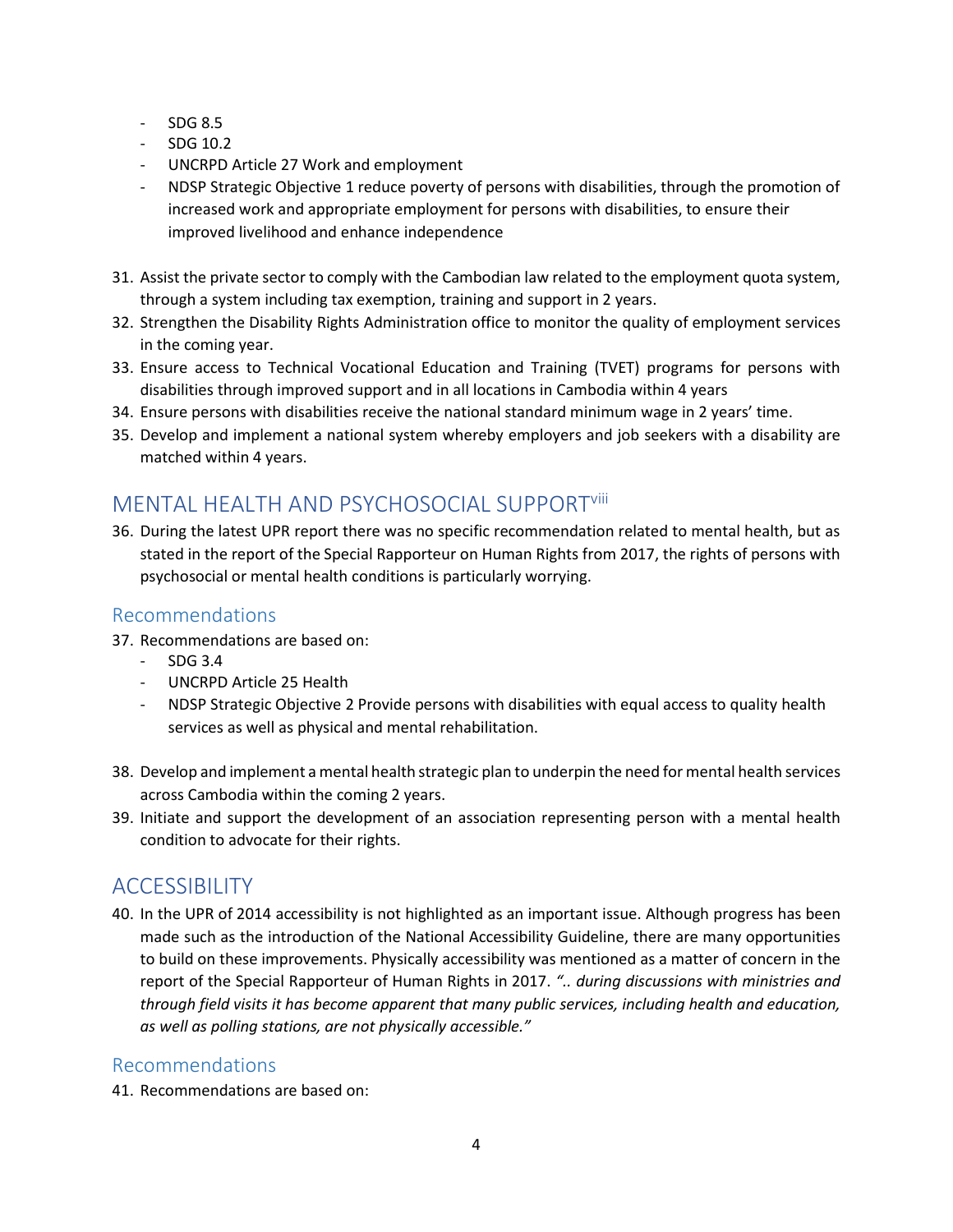- SDG 11.2
- UNCRPD Article 9 Accessibility
- NDSP Strategic Objective 8 develop and enhance access to the physical environment, public transportation, knowledge, information and communication for persons with disabilities
- 42. Adopt, implement and monitor progress according to the National Accessibility Guideline within the coming 4 years.
- 43. Ensure access to public transport including buses for persons with disabilities in the coming 2 years.

## EDUCATION

44. In the recommendation from the previous UPR continued work on the National Plan 'Education for All' was noted. In reality we see still many factors which contribute to low enrolment rates of persons with disabilities in the educational system<sup>ix</sup>. Of particular concern is the challenges facing girls with a disability in attending school.

### Recommendations

45. Recommendations are based on:

- SDG 4.5
- UNCRPD Article 24 Education
- NDSP Strategic Objective 5 ensure persons with disabilities have equal access to quality education and vocational training services
- 46. Support the enrolment of children with disabilities at primary schools utilizing integrated and inclusion approaches through a system of financial incentives to teachers/schools in the coming 2 years.
- 47. Ensure inclusive education for higher education, such as high school and university level within the coming 4 years.
- 48. Include disability awareness training in teachers training curriculum nationally within 4 years.

# REHABILITATION SERVICES

49. Rehabilitation Services was not specifically mentioned in the 2<sup>nd</sup> UPR. In 2008 the Ministry of Social Affairs, Veterans and Youth Rehabilitation (MoSAVY) and the International NGOs signed a three-year MOU 2008 – 2010 for the handover of the management of the physical rehabilitation services to the MoSAVY. Until now this handover has not fully accomplished.<sup>x</sup>

## Recommendations

- 50. Recommendations are based on:
	- SDG 3.8
	- UNCRPD Article 26 Habilitation and rehabilitation
	- NDSP Strategic Objective 2 Provide persons with disabilities with equal access to quality health services as well as physical and mental rehabilitation.
- 51. Develop, implement and monitor a physical rehabilitation sector transition plan within 2 years.
- 52. Increase national budget allocations to facilitate implementation of rehabilitation sector transition plan including the provision of outreach services in 2 years.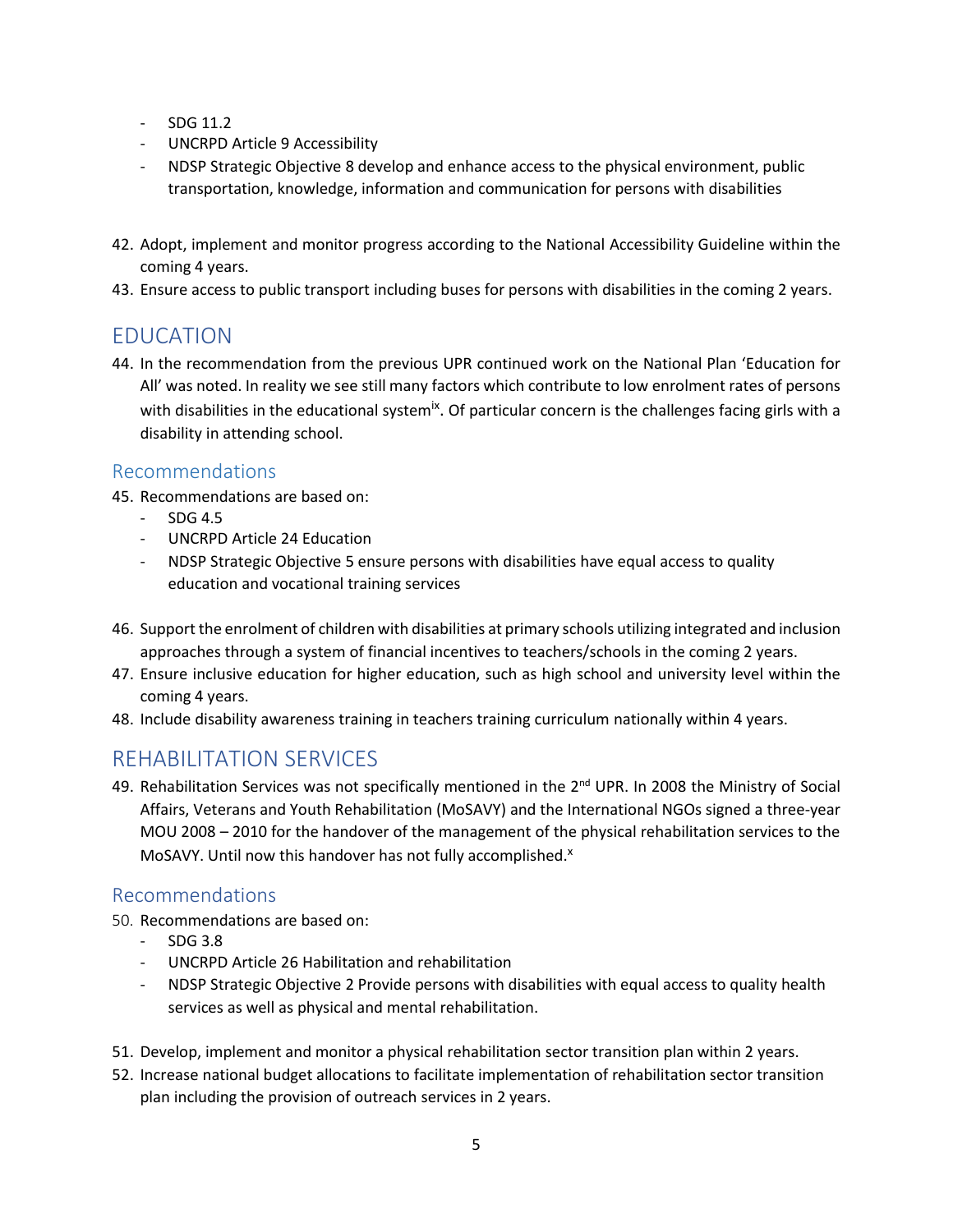53. Develop and disseminate organizational systems and tools to support the rehabilitation sector transition plan in 2 years.

## DATA COLLECTION

54. Although there have been several research projects in specific disability areas and in specific provinces, in Cambodia there is still a gap of systematic, reliable and disaggregated data on persons with disabilities<sup>xi</sup>.

### Recommendations

- 55. Recommendations are based on:
	- SDG 17.18
	- UNCRPD Article 31 Statistics and data collection
	- NDSP Strategic Objective 10 strengthen and expand cooperation at international, inter-regional, regional, sub regional, national and sub-national levels
- 56. Ensure the inclusion of disability related questions in the upcoming 2019 national census.
- 57. Create a health database system across all health facilities whereby disability is included within the coming 4 years.

# INTELLECTUAL DISABILITY

58. This item was not discussed in the previous UPR. The issue of Intellectual Disability in the developing world has been largely overlooked. Similarly, this is the case in Cambodia<sup>xii</sup>.

#### Recommendations

- 59. Recommendations are based on:
	- SDG 3.8
	- UNCRPD Article 25 Health
	- NDSP Strategic Objective 2 Provide persons with disabilities with equal access to quality health services as well as physical and mental rehabilitation
- 60. Develop and implement a strategic plan for 'End-to-End' service provision for persons with intellectual disability in the coming 4 years.
- 61. Establish a specific budget for the implementation of the strategic plan according the timeline of the plan.

## ACCESS TO WASH

62. Water, Sanitation and Hygiene (WASH) was not part of the previous UPR. The lack of accessible WASH facilities for persons with disabilities has significant impact on their inclusion in every live, such as attending school, social activities and work. This in turn limits the opportunities to earn a living and exacerbates poverty and poor health outcomes.

## Recommendations

63. Recommendations are based on: